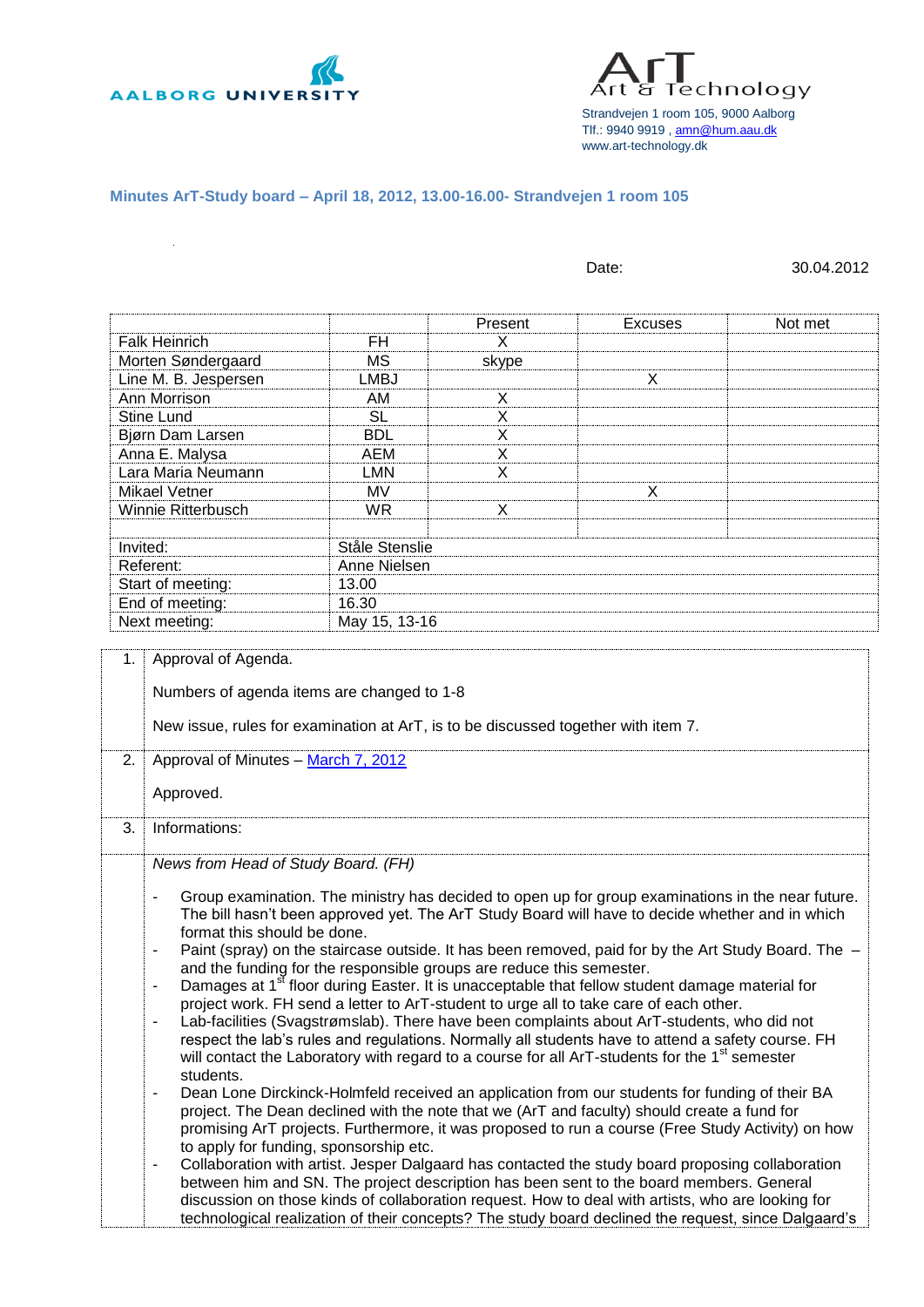



|    | www.art-technology.ak                                                                                                                                                                                                                                                                                                                                                                                                                                                                                                                                                                                                                                                                                                                                                                                                                               |
|----|-----------------------------------------------------------------------------------------------------------------------------------------------------------------------------------------------------------------------------------------------------------------------------------------------------------------------------------------------------------------------------------------------------------------------------------------------------------------------------------------------------------------------------------------------------------------------------------------------------------------------------------------------------------------------------------------------------------------------------------------------------------------------------------------------------------------------------------------------------|
|    | concept does not leave space for student elaborations. Nevertheless, students are free to<br>collaborate on extra-curricular bases. ArT Study Board will clarify, whether former ArT students<br>could use the ArT lab.<br>Center for Research in Art & Technology. Meeting 13.-14. Feb. 2012. A new committee has been<br>settled: Ståle Stenslie, Matthias Rick and Mark Grimshaw. At the next meeting the Center will<br>clarify the relationships, responsibilities and how we can support each other (ArT-Sn / ArT RC).<br>Visit from Singapore, Lance Wyse. FH is having a meeting with Lance Wyse about creativity,<br>$\overline{\phantom{a}}$<br>tutorship and ArT.<br>Image Festival, September 2013 in Copenhagen, Aalborg and Århus. How could ArT contribute?<br>۰<br>Media Architecture Biennale 2012 - Århus, November 15.-17. 2012. |
|    | News from CAT-School. (MV)                                                                                                                                                                                                                                                                                                                                                                                                                                                                                                                                                                                                                                                                                                                                                                                                                          |
|    | No news.                                                                                                                                                                                                                                                                                                                                                                                                                                                                                                                                                                                                                                                                                                                                                                                                                                            |
|    | News fra Students Representative. (SL)                                                                                                                                                                                                                                                                                                                                                                                                                                                                                                                                                                                                                                                                                                                                                                                                              |
|    | No news.                                                                                                                                                                                                                                                                                                                                                                                                                                                                                                                                                                                                                                                                                                                                                                                                                                            |
|    | News from Study Counselors. (KNC/NSK)                                                                                                                                                                                                                                                                                                                                                                                                                                                                                                                                                                                                                                                                                                                                                                                                               |
|    | Stine Lund and Kaylee W. Pearson are our new Student Counselors 01.05.12-30.06.13.                                                                                                                                                                                                                                                                                                                                                                                                                                                                                                                                                                                                                                                                                                                                                                  |
|    | They are receiving many calls from students about next semester. Some of them would like to<br>participate in "Student for a day".                                                                                                                                                                                                                                                                                                                                                                                                                                                                                                                                                                                                                                                                                                                  |
|    | News from Copenhagen v/MS.                                                                                                                                                                                                                                                                                                                                                                                                                                                                                                                                                                                                                                                                                                                                                                                                                          |
|    | No news.                                                                                                                                                                                                                                                                                                                                                                                                                                                                                                                                                                                                                                                                                                                                                                                                                                            |
| 4. | Accreditation application                                                                                                                                                                                                                                                                                                                                                                                                                                                                                                                                                                                                                                                                                                                                                                                                                           |
|    | Curriculum: presentation of the latest version with corrections by it-vest and 'aftagerpanel'. The<br>focal points are technology, the synthesis of scientific and artistic methodologies and<br>entrepreneurship.                                                                                                                                                                                                                                                                                                                                                                                                                                                                                                                                                                                                                                  |
|    | FH and WR are working hard to reach the deadline for accreditation. The members of the study<br>board will receive a copy of the finished application.                                                                                                                                                                                                                                                                                                                                                                                                                                                                                                                                                                                                                                                                                              |
|    | Curriculum for BA in ArT is now approved and on the web-page<br>http://fak.hum.aau.dk/fileadmin/FAK/studieordninger/ba_art_techENG.pdf                                                                                                                                                                                                                                                                                                                                                                                                                                                                                                                                                                                                                                                                                                              |
| 5. | Requisition budget 2012 - update                                                                                                                                                                                                                                                                                                                                                                                                                                                                                                                                                                                                                                                                                                                                                                                                                    |
|    | Autumn 2012: coordinators                                                                                                                                                                                                                                                                                                                                                                                                                                                                                                                                                                                                                                                                                                                                                                                                                           |
|    | The list was approved.                                                                                                                                                                                                                                                                                                                                                                                                                                                                                                                                                                                                                                                                                                                                                                                                                              |
|    | Spring 2012: Not all coordinators are in place.<br>٠                                                                                                                                                                                                                                                                                                                                                                                                                                                                                                                                                                                                                                                                                                                                                                                                |
|    | Obel professors' teaching: Both have been involved in the coming semesters. Matthias Rick will<br>$\overline{a}$<br>teach ArT Concept Development on 3. sem.                                                                                                                                                                                                                                                                                                                                                                                                                                                                                                                                                                                                                                                                                        |
|    | 1. coordinator meeting before summer vacation; the 2. meeting prior to semester start. All<br>$\overline{a}$<br>semester- and module coordinators and FH should attend.                                                                                                                                                                                                                                                                                                                                                                                                                                                                                                                                                                                                                                                                             |
| 6. | ArT Lab:                                                                                                                                                                                                                                                                                                                                                                                                                                                                                                                                                                                                                                                                                                                                                                                                                                            |
|    | At this moment there are no regular funding for expendables.                                                                                                                                                                                                                                                                                                                                                                                                                                                                                                                                                                                                                                                                                                                                                                                        |
|    | Colling (Hum-IKT) proposed a 50.000 kr budget (20.000 for maintenance, 20.000 for research and<br>10.000 for expendables).                                                                                                                                                                                                                                                                                                                                                                                                                                                                                                                                                                                                                                                                                                                          |